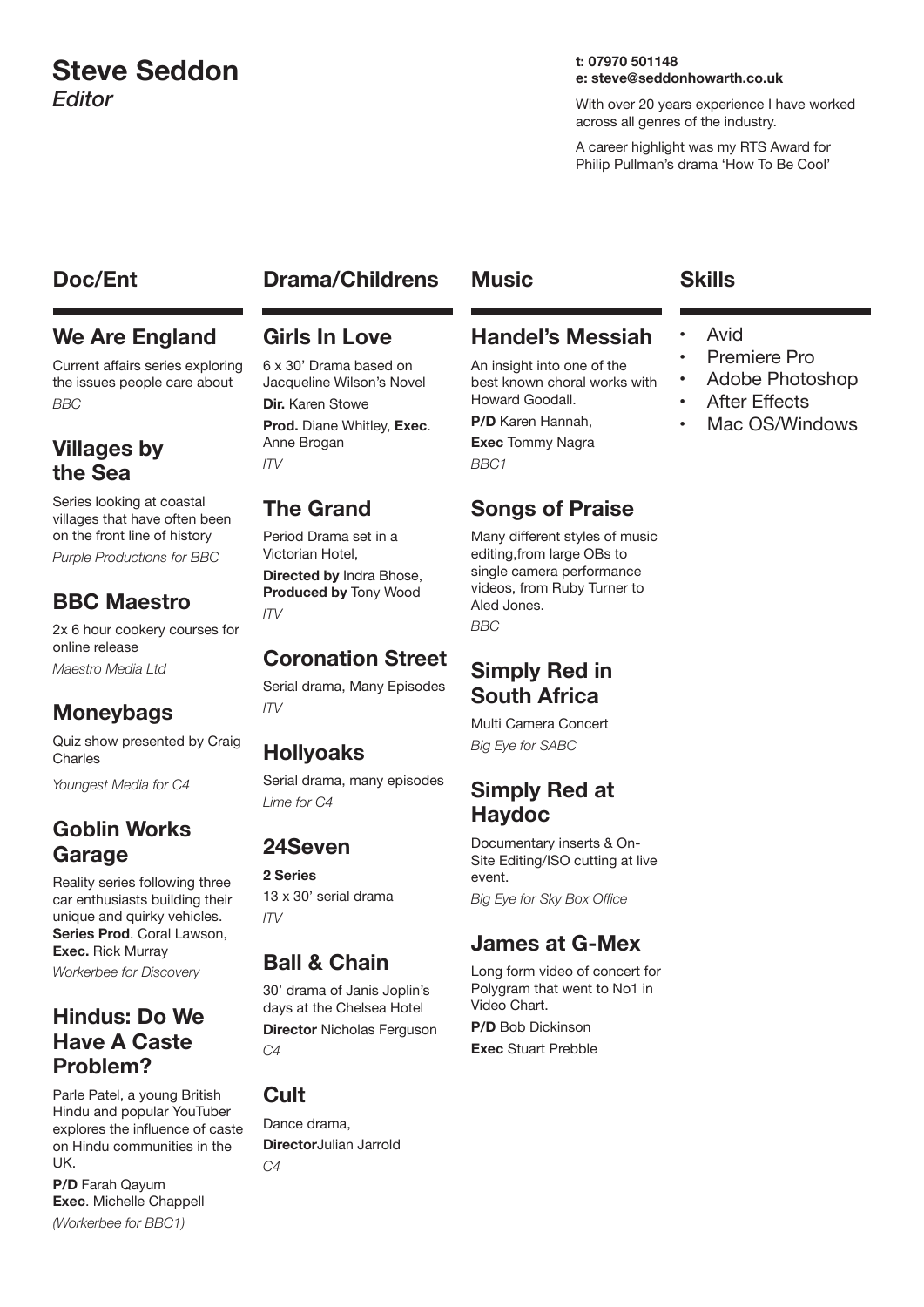# **Steve Seddon** *Editor*

#### **t: 07970 501148 e: steve@seddonhowarth.co.uk**

With over 20 years experience I have worked across all genres of the industry.

A career highlight was my RTS Award for Philip Pullman's drama 'How To Be Cool'

#### **Documentary/Entertainment**

#### **We Are England**

Current affairs series exploring the issues people care about *BBC*

#### **Villages by the Sea**

Series looking at coastal villages that have often been on the front line of history *Purple Productions for BBC*

#### **BBC Maestro**

2x 6 hour cookery courses for online release *Maestro Media Ltd*

# **Moneybags**

Quiz show presented by Craig Charles *Youngest Media for C4*

# **Goblin Works Garage**

Reality series following three car enthusiasts building their unique and quirky vehicles.

**Series Prod**. Coral Lawson

**Exec** Rick Murray *Workerbee for Discovery*

# **Hindus: Do We Have A Caste Problem?**

Parle Patel, a young British Hindu and popular YouTuber explores the influence of caste on Hindu communities in the UK. **P/D** Farah Qayum **Exec** Michelle Chappell *Workerbee for BBC1*

# **Judge Rinder**

#### **7 Series**

Legal series with Robert Rinder handing down judgements on a range of small claims. **SP** Kate Broadhurst

**Exec** Tom McLennan *ITV*

#### **Fazer's Urban Takeover**

60' Obs Doc with Fazer introducing classical music to a group of reluctant young musicians. **P/D** Coral Lawson **Exec** David Williams *BBC3*

#### **Dragons' Den**

Business investment programme. **Series Prod** Zöe Thorman **Exec** Sam Lewens *BBC2*

# **Children's Hospital**

Obs Doc series set in the Royal Manchester Children's Hospital. **Series Prod** Tanya Cohen *Maverick*

#### **The ONE Show**

Current affairs inserts for popular magazine show. **Execs** Sinéad Rocks/Rob Unsworth *BBC1*

# **Rip Off Britain**

#### 4 Series

Daytime consumer programme. **Series Prods** Moray London/Lucy McLennan, **Execs** Sinéad Rocks/Rob Unsworth *BBC 1*

# **Dispatches**

2 x 60' current affairs documentaries *Barraclough Carey for C4*

# **Skills**

- **Avid**
- Premiere Pro
- Adobe Photoshop
- **After Effects**
- Mac OS/Windows